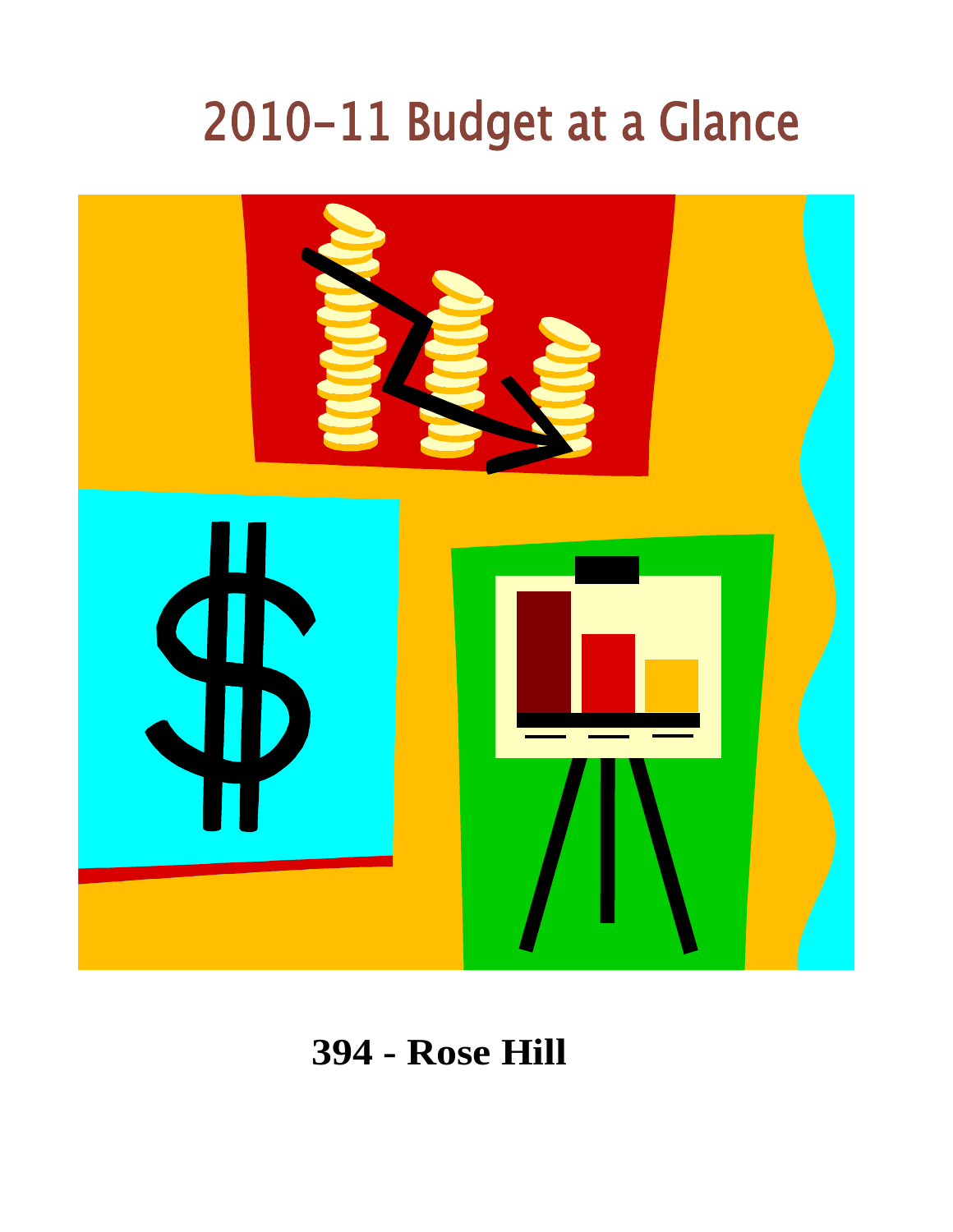# **Table of Contents**

| Summary of General and Supplemental General Fund Expenditures2 |  |
|----------------------------------------------------------------|--|
|                                                                |  |
| Sources of Revenue and Proposed Budget for 2010-11             |  |
|                                                                |  |
|                                                                |  |
|                                                                |  |
|                                                                |  |
|                                                                |  |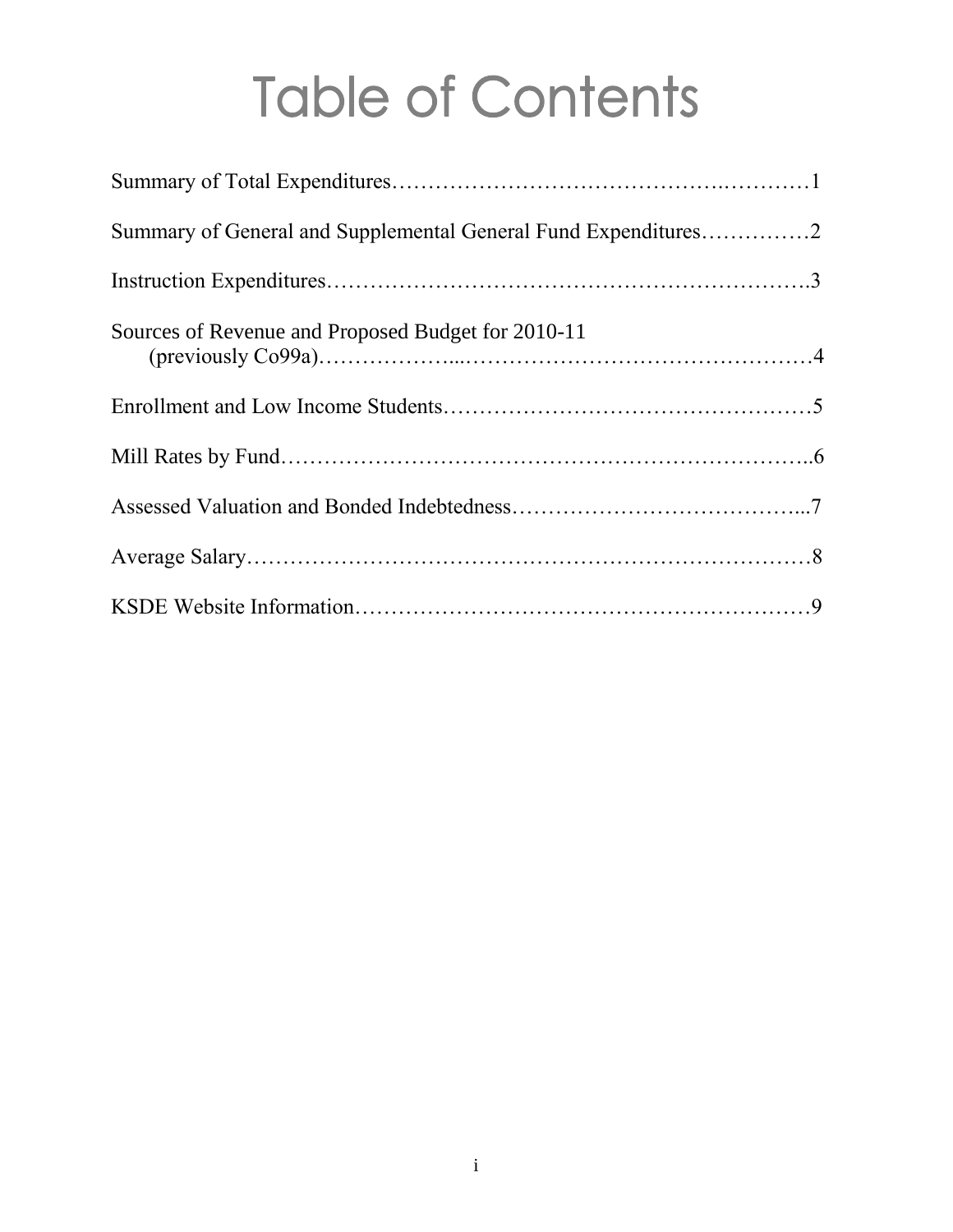| <b>Summary of Total Expenditures By Function</b> |            |      |            |      |       |               |      |       |  |  |  |  |  |
|--------------------------------------------------|------------|------|------------|------|-------|---------------|------|-------|--|--|--|--|--|
| (All Funds)                                      |            |      |            |      |       |               |      |       |  |  |  |  |  |
|                                                  |            |      |            |      |       |               |      |       |  |  |  |  |  |
|                                                  |            | %    |            | %    | %     |               | $\%$ | $\%$  |  |  |  |  |  |
|                                                  | 2008-2009  | of   | 2009-2010  | of   | inc/  | 2010-2011     | of   | inc/  |  |  |  |  |  |
|                                                  | Actual     | Tot  | Actual     | Tot  | dec   | <b>Budget</b> | Tot  | dec   |  |  |  |  |  |
| Instruction                                      | 9,259,430  | 55%  | 9,100,114  | 55%  | $-2%$ | 9,963,454     | 49%  | 9%    |  |  |  |  |  |
| Student & Instructional Support                  | 1,187,761  | 7%   | 1,108,353  | 7%   | $-7%$ | 2,188,102     | 11%  | 97%   |  |  |  |  |  |
| <b>General Administration</b>                    | 259,240    | 2%   | 245,263    | 1%   | $-5%$ | 264,116       | 1%   | 8%    |  |  |  |  |  |
|                                                  |            |      |            |      |       |               |      |       |  |  |  |  |  |
| School Administration (Building)                 | 842,070    | 5%   | 833,234    | 5%   | $-1%$ | 823,499       | 4%   | $-1%$ |  |  |  |  |  |
| Operations & Maintenance                         | 1,682,622  | 10%  | 1,573,045  | 10%  | $-7%$ | 2,053,775     | 10%  | 31%   |  |  |  |  |  |
| Capital Improvements                             | 191,340    | 1%   | 211,960    | 1%   | 11%   | 1,070,727     | 5%   | 405%  |  |  |  |  |  |
|                                                  |            |      |            |      |       |               |      |       |  |  |  |  |  |
| <b>Debt Services</b>                             | 1,969,715  | 12%  | 2,029,745  | 12%  | 3%    | 2,082,485     | 10%  | $3%$  |  |  |  |  |  |
| <b>Other Costs</b>                               | 1,401,743  | 8%   | 1,451,251  | 9%   | 4%    | 1,951,675     | 10%  | 34%   |  |  |  |  |  |
| <b>Total Expenditures</b>                        | 16,793,921 | 100% | 16,552,965 | 100% | $-1%$ | 20,397,833    | 100% | 23%   |  |  |  |  |  |
| Amount per Pupil                                 | \$9,787    |      | \$9,247    |      | $-6%$ | \$11,524      |      | 25%   |  |  |  |  |  |

*The funds that are included in the categories above are: General, Supplemental General, Bilingual Education, At Risk(4yr Old), At Risk(K-12), Virtual Education, Capital Outlay, Driver Education, Extraordinary School Program, Summer School, Special Education, Vocational Education, Professional Development, Bond & Interest #1, Bond & Interest #2, No-Fund Warrant, Special Assessment, Parent Education, School Retirement, Student Materials Revolving & Textbook Rental, Tuition Reimbursement, Gifts/Grants, KPERS Special Retirement Contribution, Contingency, Special Liability Expense, Federal Funds, Adult Education, and Adult Supplemental Education.* Τ

| Note: Percentages on charts are within +-1% due to rounding used. Pie graph percentages may differ from charts for this reason also |  |                                                                         |  |  |  |  |  |  |  |  |
|-------------------------------------------------------------------------------------------------------------------------------------|--|-------------------------------------------------------------------------|--|--|--|--|--|--|--|--|
|                                                                                                                                     |  |                                                                         |  |  |  |  |  |  |  |  |
| Further definition of what goes into each category:                                                                                 |  |                                                                         |  |  |  |  |  |  |  |  |
| Instruction - 1000                                                                                                                  |  | Operations & Maintenance - 2600                                         |  |  |  |  |  |  |  |  |
| Student & Instructional Support - 2100 & 2200                                                                                       |  | Other Costs - 2500, 2900 and 3000 and all others not included elsewhere |  |  |  |  |  |  |  |  |
| General Administration - 2300                                                                                                       |  | Capital Improvements - 4000                                             |  |  |  |  |  |  |  |  |
| School Administration (Building) - 2400                                                                                             |  | Debt Services - 5100 Transfers - 5200                                   |  |  |  |  |  |  |  |  |

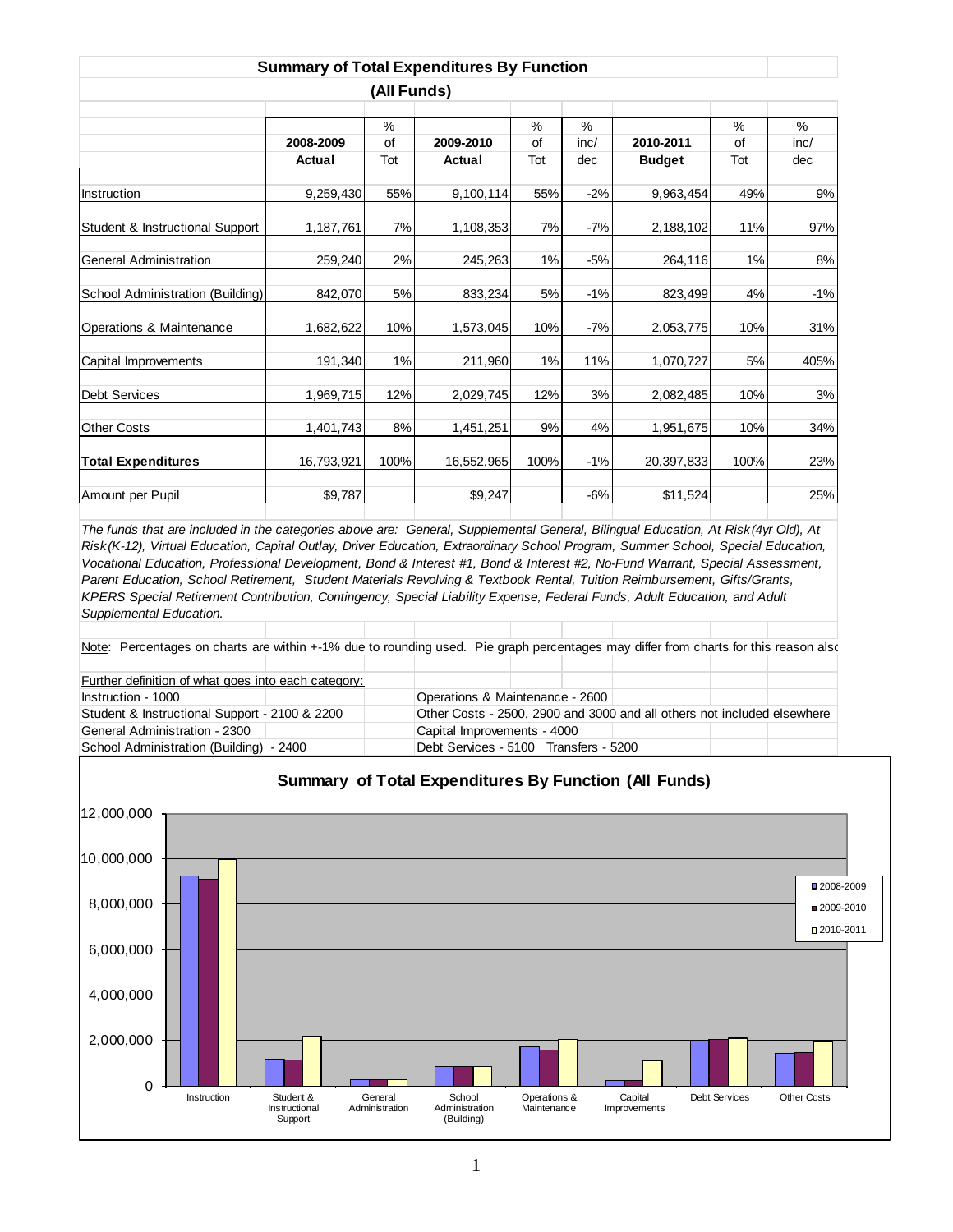|                                  |            | $\%$ |           | %    | %       |               | $\%$ | $\frac{0}{0}$ |
|----------------------------------|------------|------|-----------|------|---------|---------------|------|---------------|
|                                  | 2008-2009  | of   | 2009-2010 | οf   | inc/    | 2010-2011     | οf   | inc/          |
|                                  | Actual     | Tot  | Actual    | Tot  | dec     | <b>Budget</b> | Tot  | dec           |
| Instruction                      | 5,842,018  | 57%  | 5,838,354 | 59%  | $0\%$   | 5,598,372     | 57%  | $-4%$         |
| Student & Instructional Support  | 1,004,654  | 10%  | 914,683   | 9%   | $-9%$   | 851,000       | 9%   | $-7%$         |
| <b>General Administration</b>    | 249,018    | 2%   | 232,450   | 2%   | $-7%$   | 239,050       | 2%   | 3%            |
| School Administration (Building) | 798,772    | 8%   | 790,073   | 8%   | $-1%$   | 763,000       | 8%   | $-3%$         |
| Operations & Maintenance         | 1,635,611  | 16%  | 1,473,097 | 15%  | $-10%$  | 1,735,100     | 18%  | 18%           |
| Capital Improvements             | 40,708     | 0%   |           | 0%   | $-100%$ |               | 0%   | 0%            |
| <b>Other Costs</b>               | 641,454    | 6%   | 635,807   | 6%   | $-1%$   | 667,651       | 7%   | 5%            |
| <b>Total Expenditures</b>        | 10,212,235 | 100% | 9,884,464 | 100% | $-3%$   | 9,854,173     | 100% | 0%            |
| Amount per Pupil                 | \$5,951    |      | \$5,522   |      | $-7%$   | \$5,567       |      | 1%            |

#### **Summary of General and Supplemental General Fund Expenditures by Function**

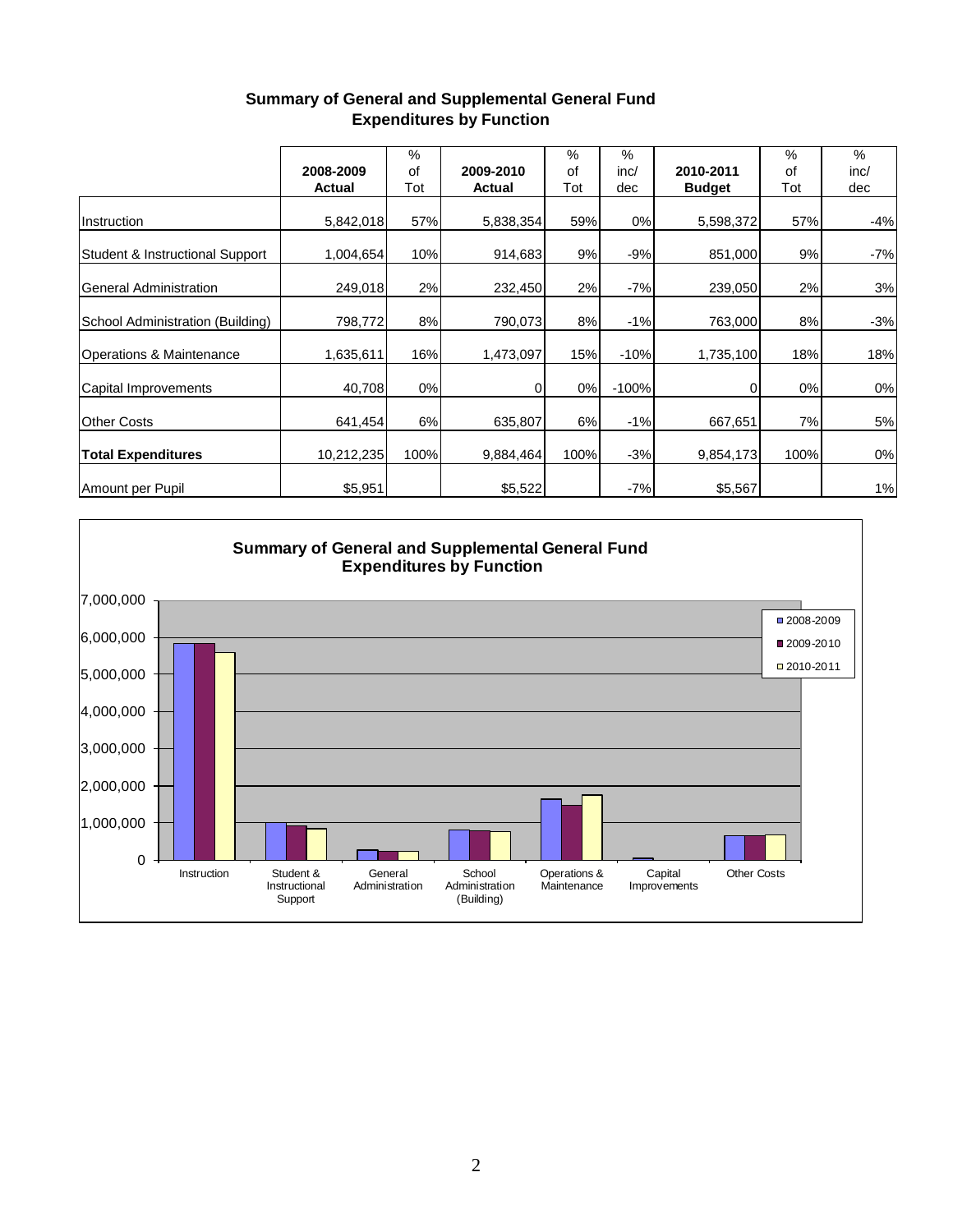#### USD# 394 **Instruction Expenditures (1000)**

| 2008-2009<br>2009-2010<br>2010-2011<br>inc/<br>inc/<br>Actual<br>Actual<br>dec<br><b>Budget</b><br>dec<br>2%<br>General<br>5,426,055<br>5,209,143<br>-4%<br>5,297,500<br><b>Federal Funds</b><br>125,439<br>3%<br>51%<br>122,188<br>189,100<br><b>Supplemental General</b><br>629,211<br>51%<br>$-52%$<br>415,963<br>300.872<br>At Risk (4yr Old)<br>0%<br>75,000<br>27%<br>59,174<br>$-9%$<br>At Risk (K-12)<br>676,769<br>614,420<br>806,444<br>31%<br><b>Bilingual Education</b><br>8%<br>97%<br>14,305<br>15,383<br>30,367<br><b>Virtual Education</b><br>0%<br>0%<br>$\Omega$<br>$\Omega$<br>$-41%$<br>38,828<br>22,979<br>500,000<br>2076%<br>Capital Outlay<br><b>Driver Education</b><br>17,988<br>14%<br>19,075<br>6%<br>15,765<br><b>Declining Enrollment</b><br>$0\%$<br>$0\%$<br>$\Omega$<br>0<br>0<br>$\Omega$<br>$0\%$<br>Extraordinary School Program<br>$\mathbf 0$<br>0%<br>$\Omega$<br>0%<br><b>Food Service</b><br>$\mathbf 0$<br>0%<br>0<br>0<br><b>Professional Development</b><br>$0\%$<br>$\Omega$<br>$\mathbf 0$<br>0%<br>$\mathbf 0$<br>$\Omega$<br>0%<br>0%<br>Parent Education Program<br>0<br>0<br>0%<br>$0\%$<br>Summer School<br>$\Omega$<br>$\Omega$<br>$-8%$<br>22%<br>Special Education<br>1,574,371<br>1,452,194<br>1,776,150<br>0%<br>0%<br>Cost of Living<br>$\Omega$<br>$\Omega$<br>11%<br><b>Vocational Education</b><br>407,922<br>$-1%$<br>452,616<br>410,364<br>Gifts/Grants<br>161%<br>93,979<br>26,825<br>$-71%$<br>70,000<br>0%<br><b>Special Liability</b><br>0%<br>$\Omega$<br>0<br>0<br>0%<br><b>School Retirement</b><br>0<br>$\mathbf 0$<br>0%<br>0<br><b>Extraordinary Growth Facilities</b><br>0<br>0%<br>0%<br>0<br>0<br>$\Omega$<br>0%<br><b>Special Reserve</b><br>$\Omega$<br><b>KPERS Spec. Ret. Contribution</b><br>2%<br>374,493<br>17%<br>382,290<br>446.330<br>0%<br><b>Contingency Reserve</b><br>0<br>Text Book & Student Material<br>137,146<br>42%<br>96,350<br>Bond and Interest #1<br>0%<br>$\mathbf 0$<br>0%<br>0<br>0<br>$0\%$<br>Bond and Interest #2<br>0<br>0%<br>0<br>$\mathbf 0$<br>$\overline{0}$<br>0%<br>$0\%$<br><b>No-Fund Warrant</b><br>0<br>$\mathbf 0$<br>$\overline{0}$<br>$0\%$<br>0<br>$\mathbf 0$<br>0%<br><b>Special Assessment</b><br>$\overline{0}$<br>$0\%$<br>0%<br><b>Temporary Note</b><br>$\Omega$<br>$\Omega$<br><b>SUBTOTAL</b><br>9%<br>$-2%$<br>9,963,454<br>9,259,430<br>9,100,114<br>Enrollment (FTE)*<br>1,790.0<br>4%<br>$-1%$<br>1,716.0<br>1,770.0<br>11%<br>$-6%$<br>Amount per Pupil<br>5,396<br>5,084<br>5,629<br><b>Adult Education</b><br>0%<br>0%<br>0<br>0<br>0<br><b>Adult Supplemental Education</b><br>0<br>$\mathbf 0$<br>0%<br>$\mathbf 0$<br>0%<br>$0\%$<br>$\overline{0\%}$<br><b>Tuition Reimbursement</b><br>$\Omega$<br>$\Omega$<br>$\Omega$<br>0%<br><b>Special Education Coop</b><br>0%<br>$\Omega$<br>$\Omega$<br>9%<br><b>TOTAL</b><br>9,259,430<br>$-2%$<br>9,100,114<br>9,963,454 |  |  | % |  | % |
|------------------------------------------------------------------------------------------------------------------------------------------------------------------------------------------------------------------------------------------------------------------------------------------------------------------------------------------------------------------------------------------------------------------------------------------------------------------------------------------------------------------------------------------------------------------------------------------------------------------------------------------------------------------------------------------------------------------------------------------------------------------------------------------------------------------------------------------------------------------------------------------------------------------------------------------------------------------------------------------------------------------------------------------------------------------------------------------------------------------------------------------------------------------------------------------------------------------------------------------------------------------------------------------------------------------------------------------------------------------------------------------------------------------------------------------------------------------------------------------------------------------------------------------------------------------------------------------------------------------------------------------------------------------------------------------------------------------------------------------------------------------------------------------------------------------------------------------------------------------------------------------------------------------------------------------------------------------------------------------------------------------------------------------------------------------------------------------------------------------------------------------------------------------------------------------------------------------------------------------------------------------------------------------------------------------------------------------------------------------------------------------------------------------------------------------------------------------------------------------------------------------------------------------------------------------------------------------------------------------------------------------------------------------------------------------------------------------------------------------------------------------------------------------------------------------------------------------------------------------------------------------------------------------|--|--|---|--|---|
|                                                                                                                                                                                                                                                                                                                                                                                                                                                                                                                                                                                                                                                                                                                                                                                                                                                                                                                                                                                                                                                                                                                                                                                                                                                                                                                                                                                                                                                                                                                                                                                                                                                                                                                                                                                                                                                                                                                                                                                                                                                                                                                                                                                                                                                                                                                                                                                                                                                                                                                                                                                                                                                                                                                                                                                                                                                                                                                  |  |  |   |  |   |
|                                                                                                                                                                                                                                                                                                                                                                                                                                                                                                                                                                                                                                                                                                                                                                                                                                                                                                                                                                                                                                                                                                                                                                                                                                                                                                                                                                                                                                                                                                                                                                                                                                                                                                                                                                                                                                                                                                                                                                                                                                                                                                                                                                                                                                                                                                                                                                                                                                                                                                                                                                                                                                                                                                                                                                                                                                                                                                                  |  |  |   |  |   |
|                                                                                                                                                                                                                                                                                                                                                                                                                                                                                                                                                                                                                                                                                                                                                                                                                                                                                                                                                                                                                                                                                                                                                                                                                                                                                                                                                                                                                                                                                                                                                                                                                                                                                                                                                                                                                                                                                                                                                                                                                                                                                                                                                                                                                                                                                                                                                                                                                                                                                                                                                                                                                                                                                                                                                                                                                                                                                                                  |  |  |   |  |   |
|                                                                                                                                                                                                                                                                                                                                                                                                                                                                                                                                                                                                                                                                                                                                                                                                                                                                                                                                                                                                                                                                                                                                                                                                                                                                                                                                                                                                                                                                                                                                                                                                                                                                                                                                                                                                                                                                                                                                                                                                                                                                                                                                                                                                                                                                                                                                                                                                                                                                                                                                                                                                                                                                                                                                                                                                                                                                                                                  |  |  |   |  |   |
|                                                                                                                                                                                                                                                                                                                                                                                                                                                                                                                                                                                                                                                                                                                                                                                                                                                                                                                                                                                                                                                                                                                                                                                                                                                                                                                                                                                                                                                                                                                                                                                                                                                                                                                                                                                                                                                                                                                                                                                                                                                                                                                                                                                                                                                                                                                                                                                                                                                                                                                                                                                                                                                                                                                                                                                                                                                                                                                  |  |  |   |  |   |
|                                                                                                                                                                                                                                                                                                                                                                                                                                                                                                                                                                                                                                                                                                                                                                                                                                                                                                                                                                                                                                                                                                                                                                                                                                                                                                                                                                                                                                                                                                                                                                                                                                                                                                                                                                                                                                                                                                                                                                                                                                                                                                                                                                                                                                                                                                                                                                                                                                                                                                                                                                                                                                                                                                                                                                                                                                                                                                                  |  |  |   |  |   |
|                                                                                                                                                                                                                                                                                                                                                                                                                                                                                                                                                                                                                                                                                                                                                                                                                                                                                                                                                                                                                                                                                                                                                                                                                                                                                                                                                                                                                                                                                                                                                                                                                                                                                                                                                                                                                                                                                                                                                                                                                                                                                                                                                                                                                                                                                                                                                                                                                                                                                                                                                                                                                                                                                                                                                                                                                                                                                                                  |  |  |   |  |   |
|                                                                                                                                                                                                                                                                                                                                                                                                                                                                                                                                                                                                                                                                                                                                                                                                                                                                                                                                                                                                                                                                                                                                                                                                                                                                                                                                                                                                                                                                                                                                                                                                                                                                                                                                                                                                                                                                                                                                                                                                                                                                                                                                                                                                                                                                                                                                                                                                                                                                                                                                                                                                                                                                                                                                                                                                                                                                                                                  |  |  |   |  |   |
|                                                                                                                                                                                                                                                                                                                                                                                                                                                                                                                                                                                                                                                                                                                                                                                                                                                                                                                                                                                                                                                                                                                                                                                                                                                                                                                                                                                                                                                                                                                                                                                                                                                                                                                                                                                                                                                                                                                                                                                                                                                                                                                                                                                                                                                                                                                                                                                                                                                                                                                                                                                                                                                                                                                                                                                                                                                                                                                  |  |  |   |  |   |
|                                                                                                                                                                                                                                                                                                                                                                                                                                                                                                                                                                                                                                                                                                                                                                                                                                                                                                                                                                                                                                                                                                                                                                                                                                                                                                                                                                                                                                                                                                                                                                                                                                                                                                                                                                                                                                                                                                                                                                                                                                                                                                                                                                                                                                                                                                                                                                                                                                                                                                                                                                                                                                                                                                                                                                                                                                                                                                                  |  |  |   |  |   |
|                                                                                                                                                                                                                                                                                                                                                                                                                                                                                                                                                                                                                                                                                                                                                                                                                                                                                                                                                                                                                                                                                                                                                                                                                                                                                                                                                                                                                                                                                                                                                                                                                                                                                                                                                                                                                                                                                                                                                                                                                                                                                                                                                                                                                                                                                                                                                                                                                                                                                                                                                                                                                                                                                                                                                                                                                                                                                                                  |  |  |   |  |   |
|                                                                                                                                                                                                                                                                                                                                                                                                                                                                                                                                                                                                                                                                                                                                                                                                                                                                                                                                                                                                                                                                                                                                                                                                                                                                                                                                                                                                                                                                                                                                                                                                                                                                                                                                                                                                                                                                                                                                                                                                                                                                                                                                                                                                                                                                                                                                                                                                                                                                                                                                                                                                                                                                                                                                                                                                                                                                                                                  |  |  |   |  |   |
|                                                                                                                                                                                                                                                                                                                                                                                                                                                                                                                                                                                                                                                                                                                                                                                                                                                                                                                                                                                                                                                                                                                                                                                                                                                                                                                                                                                                                                                                                                                                                                                                                                                                                                                                                                                                                                                                                                                                                                                                                                                                                                                                                                                                                                                                                                                                                                                                                                                                                                                                                                                                                                                                                                                                                                                                                                                                                                                  |  |  |   |  |   |
|                                                                                                                                                                                                                                                                                                                                                                                                                                                                                                                                                                                                                                                                                                                                                                                                                                                                                                                                                                                                                                                                                                                                                                                                                                                                                                                                                                                                                                                                                                                                                                                                                                                                                                                                                                                                                                                                                                                                                                                                                                                                                                                                                                                                                                                                                                                                                                                                                                                                                                                                                                                                                                                                                                                                                                                                                                                                                                                  |  |  |   |  |   |
|                                                                                                                                                                                                                                                                                                                                                                                                                                                                                                                                                                                                                                                                                                                                                                                                                                                                                                                                                                                                                                                                                                                                                                                                                                                                                                                                                                                                                                                                                                                                                                                                                                                                                                                                                                                                                                                                                                                                                                                                                                                                                                                                                                                                                                                                                                                                                                                                                                                                                                                                                                                                                                                                                                                                                                                                                                                                                                                  |  |  |   |  |   |
|                                                                                                                                                                                                                                                                                                                                                                                                                                                                                                                                                                                                                                                                                                                                                                                                                                                                                                                                                                                                                                                                                                                                                                                                                                                                                                                                                                                                                                                                                                                                                                                                                                                                                                                                                                                                                                                                                                                                                                                                                                                                                                                                                                                                                                                                                                                                                                                                                                                                                                                                                                                                                                                                                                                                                                                                                                                                                                                  |  |  |   |  |   |
|                                                                                                                                                                                                                                                                                                                                                                                                                                                                                                                                                                                                                                                                                                                                                                                                                                                                                                                                                                                                                                                                                                                                                                                                                                                                                                                                                                                                                                                                                                                                                                                                                                                                                                                                                                                                                                                                                                                                                                                                                                                                                                                                                                                                                                                                                                                                                                                                                                                                                                                                                                                                                                                                                                                                                                                                                                                                                                                  |  |  |   |  |   |
|                                                                                                                                                                                                                                                                                                                                                                                                                                                                                                                                                                                                                                                                                                                                                                                                                                                                                                                                                                                                                                                                                                                                                                                                                                                                                                                                                                                                                                                                                                                                                                                                                                                                                                                                                                                                                                                                                                                                                                                                                                                                                                                                                                                                                                                                                                                                                                                                                                                                                                                                                                                                                                                                                                                                                                                                                                                                                                                  |  |  |   |  |   |
|                                                                                                                                                                                                                                                                                                                                                                                                                                                                                                                                                                                                                                                                                                                                                                                                                                                                                                                                                                                                                                                                                                                                                                                                                                                                                                                                                                                                                                                                                                                                                                                                                                                                                                                                                                                                                                                                                                                                                                                                                                                                                                                                                                                                                                                                                                                                                                                                                                                                                                                                                                                                                                                                                                                                                                                                                                                                                                                  |  |  |   |  |   |
|                                                                                                                                                                                                                                                                                                                                                                                                                                                                                                                                                                                                                                                                                                                                                                                                                                                                                                                                                                                                                                                                                                                                                                                                                                                                                                                                                                                                                                                                                                                                                                                                                                                                                                                                                                                                                                                                                                                                                                                                                                                                                                                                                                                                                                                                                                                                                                                                                                                                                                                                                                                                                                                                                                                                                                                                                                                                                                                  |  |  |   |  |   |
|                                                                                                                                                                                                                                                                                                                                                                                                                                                                                                                                                                                                                                                                                                                                                                                                                                                                                                                                                                                                                                                                                                                                                                                                                                                                                                                                                                                                                                                                                                                                                                                                                                                                                                                                                                                                                                                                                                                                                                                                                                                                                                                                                                                                                                                                                                                                                                                                                                                                                                                                                                                                                                                                                                                                                                                                                                                                                                                  |  |  |   |  |   |
|                                                                                                                                                                                                                                                                                                                                                                                                                                                                                                                                                                                                                                                                                                                                                                                                                                                                                                                                                                                                                                                                                                                                                                                                                                                                                                                                                                                                                                                                                                                                                                                                                                                                                                                                                                                                                                                                                                                                                                                                                                                                                                                                                                                                                                                                                                                                                                                                                                                                                                                                                                                                                                                                                                                                                                                                                                                                                                                  |  |  |   |  |   |
|                                                                                                                                                                                                                                                                                                                                                                                                                                                                                                                                                                                                                                                                                                                                                                                                                                                                                                                                                                                                                                                                                                                                                                                                                                                                                                                                                                                                                                                                                                                                                                                                                                                                                                                                                                                                                                                                                                                                                                                                                                                                                                                                                                                                                                                                                                                                                                                                                                                                                                                                                                                                                                                                                                                                                                                                                                                                                                                  |  |  |   |  |   |
|                                                                                                                                                                                                                                                                                                                                                                                                                                                                                                                                                                                                                                                                                                                                                                                                                                                                                                                                                                                                                                                                                                                                                                                                                                                                                                                                                                                                                                                                                                                                                                                                                                                                                                                                                                                                                                                                                                                                                                                                                                                                                                                                                                                                                                                                                                                                                                                                                                                                                                                                                                                                                                                                                                                                                                                                                                                                                                                  |  |  |   |  |   |
|                                                                                                                                                                                                                                                                                                                                                                                                                                                                                                                                                                                                                                                                                                                                                                                                                                                                                                                                                                                                                                                                                                                                                                                                                                                                                                                                                                                                                                                                                                                                                                                                                                                                                                                                                                                                                                                                                                                                                                                                                                                                                                                                                                                                                                                                                                                                                                                                                                                                                                                                                                                                                                                                                                                                                                                                                                                                                                                  |  |  |   |  |   |
|                                                                                                                                                                                                                                                                                                                                                                                                                                                                                                                                                                                                                                                                                                                                                                                                                                                                                                                                                                                                                                                                                                                                                                                                                                                                                                                                                                                                                                                                                                                                                                                                                                                                                                                                                                                                                                                                                                                                                                                                                                                                                                                                                                                                                                                                                                                                                                                                                                                                                                                                                                                                                                                                                                                                                                                                                                                                                                                  |  |  |   |  |   |
|                                                                                                                                                                                                                                                                                                                                                                                                                                                                                                                                                                                                                                                                                                                                                                                                                                                                                                                                                                                                                                                                                                                                                                                                                                                                                                                                                                                                                                                                                                                                                                                                                                                                                                                                                                                                                                                                                                                                                                                                                                                                                                                                                                                                                                                                                                                                                                                                                                                                                                                                                                                                                                                                                                                                                                                                                                                                                                                  |  |  |   |  |   |
|                                                                                                                                                                                                                                                                                                                                                                                                                                                                                                                                                                                                                                                                                                                                                                                                                                                                                                                                                                                                                                                                                                                                                                                                                                                                                                                                                                                                                                                                                                                                                                                                                                                                                                                                                                                                                                                                                                                                                                                                                                                                                                                                                                                                                                                                                                                                                                                                                                                                                                                                                                                                                                                                                                                                                                                                                                                                                                                  |  |  |   |  |   |
|                                                                                                                                                                                                                                                                                                                                                                                                                                                                                                                                                                                                                                                                                                                                                                                                                                                                                                                                                                                                                                                                                                                                                                                                                                                                                                                                                                                                                                                                                                                                                                                                                                                                                                                                                                                                                                                                                                                                                                                                                                                                                                                                                                                                                                                                                                                                                                                                                                                                                                                                                                                                                                                                                                                                                                                                                                                                                                                  |  |  |   |  |   |
|                                                                                                                                                                                                                                                                                                                                                                                                                                                                                                                                                                                                                                                                                                                                                                                                                                                                                                                                                                                                                                                                                                                                                                                                                                                                                                                                                                                                                                                                                                                                                                                                                                                                                                                                                                                                                                                                                                                                                                                                                                                                                                                                                                                                                                                                                                                                                                                                                                                                                                                                                                                                                                                                                                                                                                                                                                                                                                                  |  |  |   |  |   |
|                                                                                                                                                                                                                                                                                                                                                                                                                                                                                                                                                                                                                                                                                                                                                                                                                                                                                                                                                                                                                                                                                                                                                                                                                                                                                                                                                                                                                                                                                                                                                                                                                                                                                                                                                                                                                                                                                                                                                                                                                                                                                                                                                                                                                                                                                                                                                                                                                                                                                                                                                                                                                                                                                                                                                                                                                                                                                                                  |  |  |   |  |   |
|                                                                                                                                                                                                                                                                                                                                                                                                                                                                                                                                                                                                                                                                                                                                                                                                                                                                                                                                                                                                                                                                                                                                                                                                                                                                                                                                                                                                                                                                                                                                                                                                                                                                                                                                                                                                                                                                                                                                                                                                                                                                                                                                                                                                                                                                                                                                                                                                                                                                                                                                                                                                                                                                                                                                                                                                                                                                                                                  |  |  |   |  |   |
|                                                                                                                                                                                                                                                                                                                                                                                                                                                                                                                                                                                                                                                                                                                                                                                                                                                                                                                                                                                                                                                                                                                                                                                                                                                                                                                                                                                                                                                                                                                                                                                                                                                                                                                                                                                                                                                                                                                                                                                                                                                                                                                                                                                                                                                                                                                                                                                                                                                                                                                                                                                                                                                                                                                                                                                                                                                                                                                  |  |  |   |  |   |
|                                                                                                                                                                                                                                                                                                                                                                                                                                                                                                                                                                                                                                                                                                                                                                                                                                                                                                                                                                                                                                                                                                                                                                                                                                                                                                                                                                                                                                                                                                                                                                                                                                                                                                                                                                                                                                                                                                                                                                                                                                                                                                                                                                                                                                                                                                                                                                                                                                                                                                                                                                                                                                                                                                                                                                                                                                                                                                                  |  |  |   |  |   |
|                                                                                                                                                                                                                                                                                                                                                                                                                                                                                                                                                                                                                                                                                                                                                                                                                                                                                                                                                                                                                                                                                                                                                                                                                                                                                                                                                                                                                                                                                                                                                                                                                                                                                                                                                                                                                                                                                                                                                                                                                                                                                                                                                                                                                                                                                                                                                                                                                                                                                                                                                                                                                                                                                                                                                                                                                                                                                                                  |  |  |   |  |   |
|                                                                                                                                                                                                                                                                                                                                                                                                                                                                                                                                                                                                                                                                                                                                                                                                                                                                                                                                                                                                                                                                                                                                                                                                                                                                                                                                                                                                                                                                                                                                                                                                                                                                                                                                                                                                                                                                                                                                                                                                                                                                                                                                                                                                                                                                                                                                                                                                                                                                                                                                                                                                                                                                                                                                                                                                                                                                                                                  |  |  |   |  |   |
|                                                                                                                                                                                                                                                                                                                                                                                                                                                                                                                                                                                                                                                                                                                                                                                                                                                                                                                                                                                                                                                                                                                                                                                                                                                                                                                                                                                                                                                                                                                                                                                                                                                                                                                                                                                                                                                                                                                                                                                                                                                                                                                                                                                                                                                                                                                                                                                                                                                                                                                                                                                                                                                                                                                                                                                                                                                                                                                  |  |  |   |  |   |
|                                                                                                                                                                                                                                                                                                                                                                                                                                                                                                                                                                                                                                                                                                                                                                                                                                                                                                                                                                                                                                                                                                                                                                                                                                                                                                                                                                                                                                                                                                                                                                                                                                                                                                                                                                                                                                                                                                                                                                                                                                                                                                                                                                                                                                                                                                                                                                                                                                                                                                                                                                                                                                                                                                                                                                                                                                                                                                                  |  |  |   |  |   |
|                                                                                                                                                                                                                                                                                                                                                                                                                                                                                                                                                                                                                                                                                                                                                                                                                                                                                                                                                                                                                                                                                                                                                                                                                                                                                                                                                                                                                                                                                                                                                                                                                                                                                                                                                                                                                                                                                                                                                                                                                                                                                                                                                                                                                                                                                                                                                                                                                                                                                                                                                                                                                                                                                                                                                                                                                                                                                                                  |  |  |   |  |   |
|                                                                                                                                                                                                                                                                                                                                                                                                                                                                                                                                                                                                                                                                                                                                                                                                                                                                                                                                                                                                                                                                                                                                                                                                                                                                                                                                                                                                                                                                                                                                                                                                                                                                                                                                                                                                                                                                                                                                                                                                                                                                                                                                                                                                                                                                                                                                                                                                                                                                                                                                                                                                                                                                                                                                                                                                                                                                                                                  |  |  |   |  |   |
|                                                                                                                                                                                                                                                                                                                                                                                                                                                                                                                                                                                                                                                                                                                                                                                                                                                                                                                                                                                                                                                                                                                                                                                                                                                                                                                                                                                                                                                                                                                                                                                                                                                                                                                                                                                                                                                                                                                                                                                                                                                                                                                                                                                                                                                                                                                                                                                                                                                                                                                                                                                                                                                                                                                                                                                                                                                                                                                  |  |  |   |  |   |
|                                                                                                                                                                                                                                                                                                                                                                                                                                                                                                                                                                                                                                                                                                                                                                                                                                                                                                                                                                                                                                                                                                                                                                                                                                                                                                                                                                                                                                                                                                                                                                                                                                                                                                                                                                                                                                                                                                                                                                                                                                                                                                                                                                                                                                                                                                                                                                                                                                                                                                                                                                                                                                                                                                                                                                                                                                                                                                                  |  |  |   |  |   |
|                                                                                                                                                                                                                                                                                                                                                                                                                                                                                                                                                                                                                                                                                                                                                                                                                                                                                                                                                                                                                                                                                                                                                                                                                                                                                                                                                                                                                                                                                                                                                                                                                                                                                                                                                                                                                                                                                                                                                                                                                                                                                                                                                                                                                                                                                                                                                                                                                                                                                                                                                                                                                                                                                                                                                                                                                                                                                                                  |  |  |   |  |   |



NOTE: Gifts/Grants include private grants and grants from federal sources.

Amount per pupil excludes the following funds: Adult Education, Adult Supplemental Education, Special Education Coop and Tuition Reimbursement.

\*Enrollment (FTE) includes the enrollment of the district used for state aid and budget authority, and all other preschool enrollment and kindergarten students attending full time.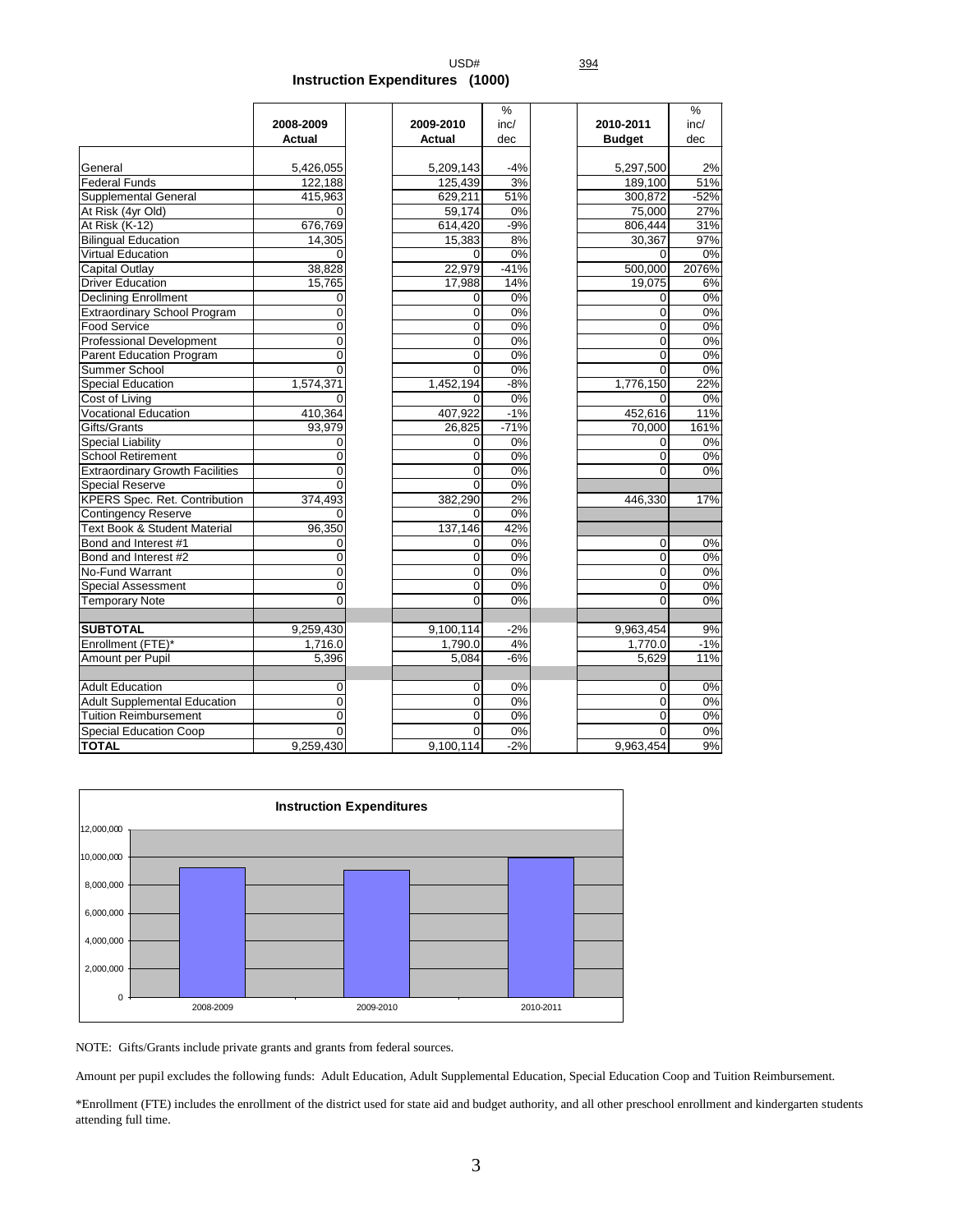# Sources of Revenue and Proposed Budget for 2010-11

|                                                   | 2010-11         |              |                   | Estimated                |                     |              |                |                  |
|---------------------------------------------------|-----------------|--------------|-------------------|--------------------------|---------------------|--------------|----------------|------------------|
|                                                   | Amount          | July 1, 2010 | <b>State</b>      | Federal                  |                     | Local        | July 1, 2011   |                  |
| Fund                                              | <b>Budgeted</b> | Cash Balance |                   |                          | Interest            | Transfers    | Other          | Cash Balance     |
| General                                           | 9.626.794       |              | 8,454,531         | 171.294                  |                     | $\Omega$     | 1.000.969      | <b>XXXXXXXXX</b> |
| <b>Supplemental General</b>                       | 3,142,772       | 32,297       | 1,917,833         |                          |                     |              | 1,192,642      | XXXXXXXX         |
| <b>Adult Education</b>                            |                 |              |                   |                          | O                   | $\Omega$     | $\Omega$       | $\Omega$         |
| At Risk (4yr Old)                                 | 75,000          | 25,000       |                   | $\Omega$                 | $\Omega$            | 50,000       | $\Omega$       | $\overline{0}$   |
| <b>Adult Supplemental Education</b>               |                 |              |                   |                          | $\Omega$            |              | $\Omega$       | $\Omega$         |
| At Risk (K-12)                                    | 806,444         | 150,001      |                   | 0                        | $\Omega$            | 656,443      | $\Omega$       | $\Omega$         |
| <b>Bilingual Education</b>                        | 30,367          | 1,367        |                   | O                        | $\Omega$            | 29,000       | $\Omega$       | $\overline{0}$   |
| <b>Virtual Education</b>                          |                 |              |                   |                          | $\Omega$            | 0            | $\Omega$       | $\Omega$         |
| Capital Outlay                                    | 3,187,145       | 2,960,164    |                   | $\Omega$                 | 60,000              | $\Omega$     | 166,981        | $\Omega$         |
| <b>Driver Training</b>                            | 37,275          | 41,235       | 4,200             |                          | $\Omega$            | $\Omega$     | $\Omega$       | 8,160            |
| <b>Declining Enrollment</b>                       | $\Omega$        | 0            |                   |                          |                     |              | $\Omega$       | $\Omega$         |
| <b>Extraordinary School Program</b>               |                 |              |                   |                          | $\Omega$            | U            | $\Omega$       | $\Omega$         |
| <b>Food Service</b>                               | 736,900         | 154,591      | 6,825             | 285,835                  | $\Omega$            | $\Omega$     | 439,655        | 150,006          |
| <b>Professional Development</b>                   | 52,005          | 52,005       | $\Omega$          | U                        | $\Omega$            | U            | $\Omega$       | $\Omega$         |
| Parent Education Program                          | 73,200          | 29,910       | 33,563            | $\Omega$                 | $\Omega$            | 30,000       | $\Omega$       | 20,273           |
| <b>Summer School</b>                              |                 |              |                   | 0                        | 0                   |              | $\Omega$       | $\Omega$         |
| <b>Special Education</b>                          | 2,012,050       | 400,090      | $\Omega$          | U                        | $\Omega$            | 1,724,950    | 15,000         | 127,990          |
| <b>Vocational Education</b>                       | 452,616         | 1,116        |                   | 9,000                    | $\Omega$            | 425,000      | 17,500         | $\Omega$         |
| Special Liability Expense Fund                    | $\Omega$        |              |                   |                          |                     | $\Omega$     | $\Omega$       | $\Omega$         |
| Special Reserve Fund                              |                 |              |                   |                          |                     |              |                | <b>XXXXXXXXX</b> |
| <b>Gifts and Grants</b>                           | 90,000          | 71,795       |                   |                          |                     |              | 30,000         | 11,795           |
| <b>Textbook &amp; Student Materials Revolving</b> |                 | 279,638      |                   |                          |                     |              |                | XXXXXXXX         |
| <b>School Retirement</b>                          |                 |              |                   |                          |                     |              | $\overline{0}$ | $\Omega$         |
| <b>Extraordinary Growth Facilities</b>            | $\Omega$        |              |                   |                          |                     |              | $\Omega$       | $\Omega$         |
| <b>KPERS Special Retirement Contribution</b>      | 676,682         |              | 676,682           |                          |                     |              |                | XXXXXXXXX        |
| <b>Contingency Reserve</b>                        |                 | 970,463      |                   |                          |                     |              |                | XXXXXXXXX        |
| <b>Tuition Reimbursement</b>                      |                 |              |                   |                          |                     |              | $\Omega$       | $\Omega$         |
| Bond and Interest #1                              | 2.082.485       | 1,462,518    | 1.020.369         | O                        |                     |              | 1.126.541      | 1,526,943        |
| Bond and Interest #2                              | $\Omega$        | O            | $\Omega$          | $\Omega$                 |                     |              | $\Omega$       | $\Omega$         |
| No Fund Warrant                                   | $\Omega$        |              |                   |                          |                     |              | $\Omega$       | $\overline{0}$   |
| <b>Special Assessment</b>                         |                 |              |                   |                          |                     |              | $\Omega$       | $\Omega$         |
| <b>Temporary Note</b>                             | $\Omega$        |              |                   |                          |                     |              | $\Omega$       | $\Omega$         |
| Coop Special Education                            | $\Omega$        |              | $\Omega$          |                          |                     | $\Omega$     | $\Omega$       | $\Omega$         |
| <b>Federal Funds</b>                              | 231,491         |              | 1.000 xxxxxxxxxxx |                          | 230,491 xxxxxxxxxxx | XXXXXXXXXXX  | XXXXXXXXXX     | $\Omega$         |
| Cost of Living                                    | $\Omega$        |              | 0 XXXXXXXXXX      | XXXXXXXXXXX XXXXXXXXXXXX |                     | XXXXXXXXXXXX | $\Omega$       | $\Omega$         |
| <b>SUBTOTAL</b>                                   | 23,313,226      | 6.633.190    | 12.114.003        | 696.620                  | 60.000              | 2,915,393    | 3.989.288      | 1,845,167        |
| <b>Less Transfers</b>                             | 2,915,393       |              |                   |                          |                     |              |                |                  |
| <b>TOTAL Budget Expenditures</b>                  | \$20,397,833    |              |                   |                          |                     |              |                |                  |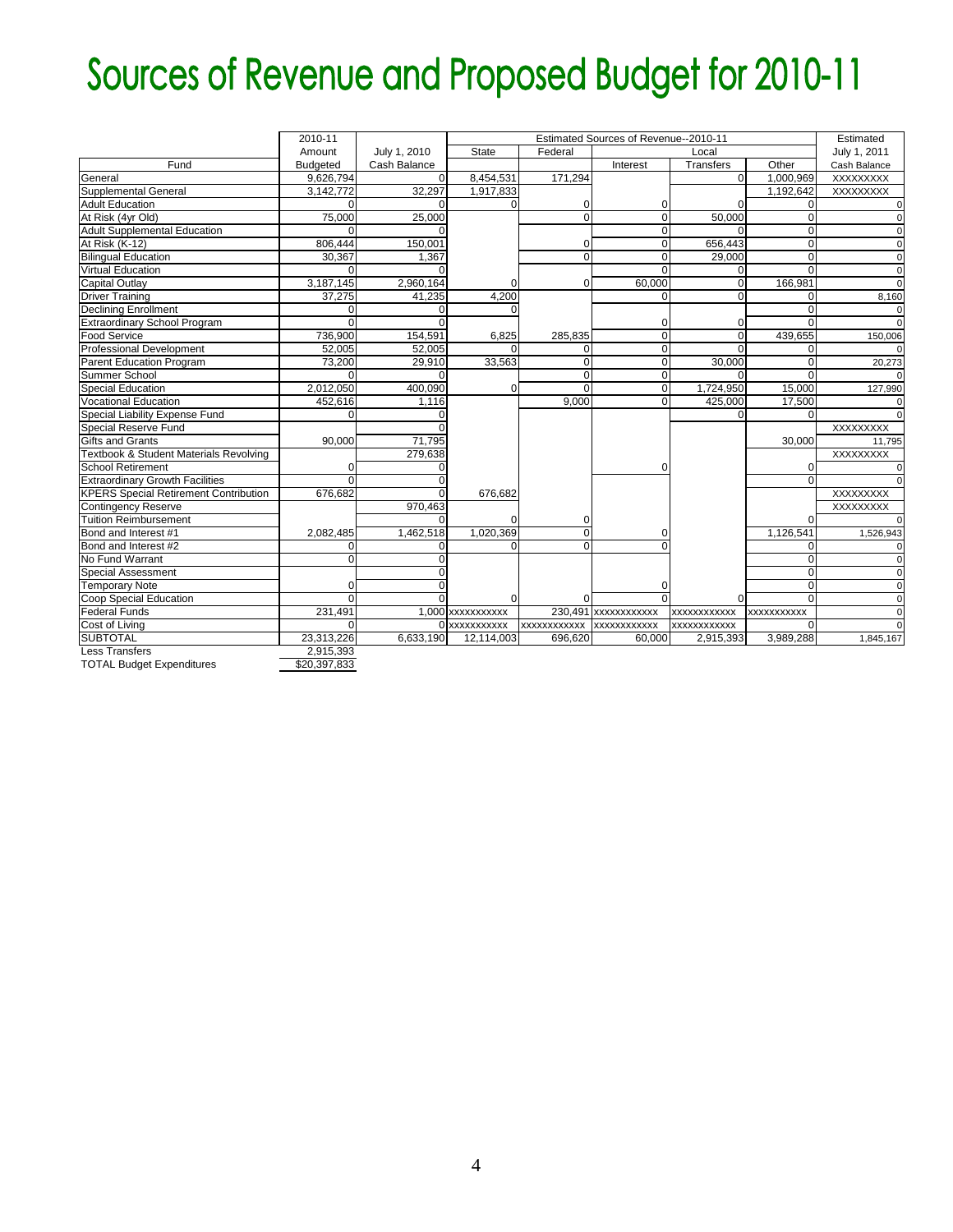#### **Other Information**

|                      | 2006-2007     | 2007-2008     | %     | 2008-2009     | %     | 2009-2010     | %    | 2010-2011     | $\%$  |
|----------------------|---------------|---------------|-------|---------------|-------|---------------|------|---------------|-------|
|                      | <b>Actual</b> | <b>Actual</b> | inc/  | <b>Actual</b> | inc/  | <b>Actual</b> | inc/ | <b>Budget</b> | inc/  |
|                      |               |               | dec   |               | dec   |               | dec  |               | dec   |
|                      |               |               |       |               |       |               |      |               |       |
| Enrollment (FTE)*    | 1.661.4       | 1.706.9       | 3%    | 1.652.0       | $-3%$ | 1.715.2       | 4%   | 1,715.0       | 0%    |
| Number of Students - |               |               |       |               |       |               |      |               |       |
| <b>Free Meals</b>    | 211           | 246           | 17%   | 247           | 0%    | 308           | 25%  | 353           | 15%   |
| Number of Students - |               |               |       |               |       |               |      |               |       |
| <b>Reduced Meals</b> | 88            | 85            | $-3%$ | 123           | 45%   | 133           | 8%   | 125           | $-6%$ |





\*FTE for state aid and budget authority purposes for the general fund.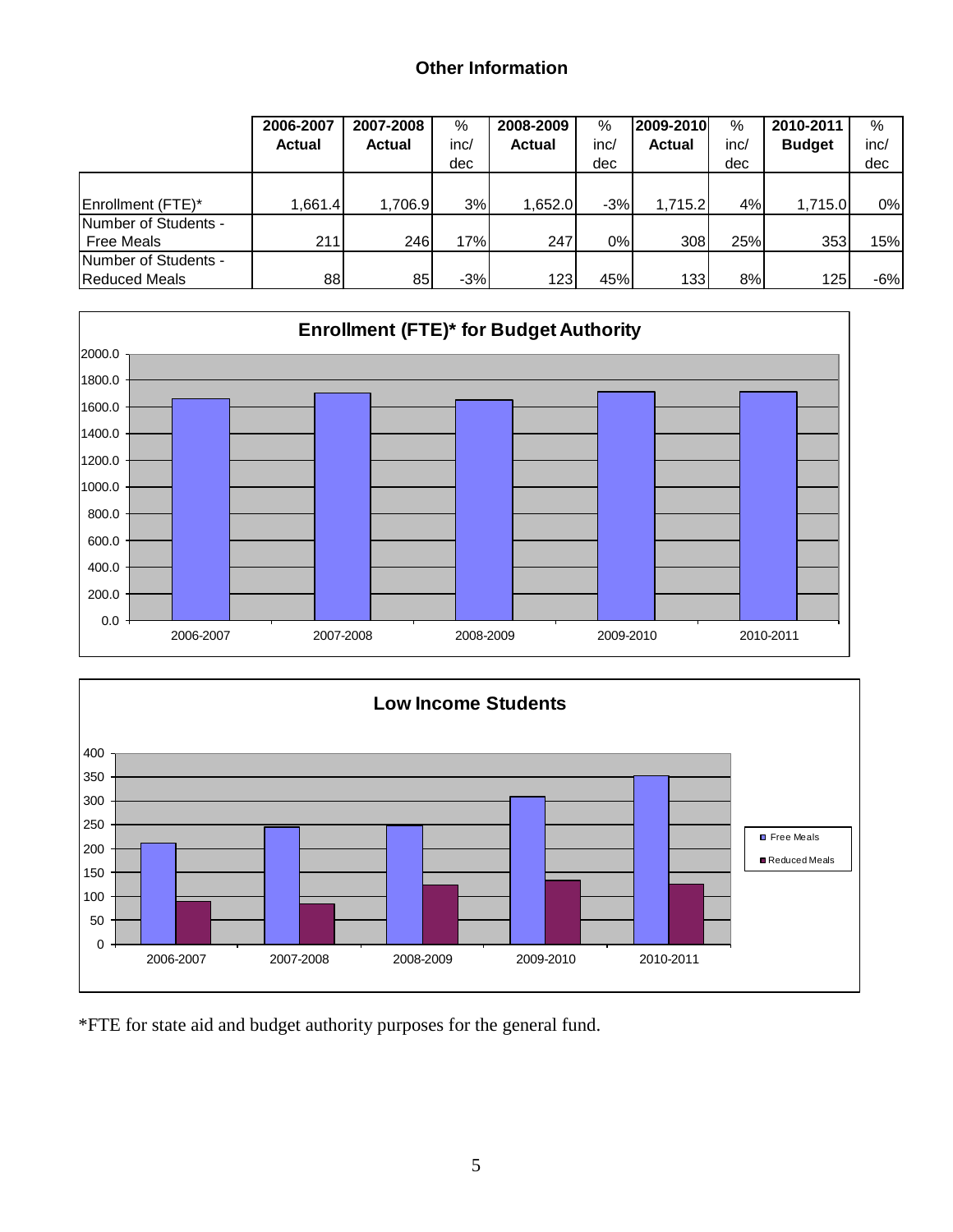### **Miscellaneous Information Mill Rates by Fund**

|                                        | 2008-2009     | 2009-2010     | 2010-2011     |
|----------------------------------------|---------------|---------------|---------------|
|                                        | <b>Actual</b> | <b>Actual</b> | <b>Budget</b> |
| General                                | 20.000        | 20.000        | 20.000        |
| <b>Supplemental General</b>            | 17.119        | 17.201        | 18.342        |
| <b>Adult Education</b>                 | 0.000         | 0.000         | 0.000         |
| <b>Capital Outlay</b>                  | 3.995         | 4.401         | 2.000         |
| <b>Declining Enrollment</b>            | 0.000         | 0.000         | 0.000         |
| Cost of Living                         | 0.000         | 0.000         | 0.000         |
| <b>Special Liability</b>               | 0.000         | 0.000         | 0.000         |
| <b>School Retirement</b>               | 0.000         | 0.000         | 0.000         |
| <b>Extraordinary Growth Facilities</b> | 0.000         | 0.000         | 0.000         |
| Bond and Interest #1                   | 16.031        | 15.705        | 17.080        |
| Bond and Interest #2                   | 0.000         | 0.000         | 0.000         |
| No Fund Warrant                        | 0.000         | 0.000         | 0.000         |
| <b>Special Assessment</b>              | 0.000         | 0.000         | 0.000         |
| <b>Temporary Note</b>                  | 0.000         | 0.000         | 0.000         |
| <b>TOTAL USD</b>                       | 57.145        | 57.307        | 57.422        |
| <b>Historical Museum</b>               | 0.000         | 0.000         | 0.000         |
| Public Library Board                   | 0.000         | 0.000         | 0.000         |
| Public Library Board & Employee Bnfts  | 0.000         | 0.000         | 0.000         |
| <b>Recreation Commission</b>           | 2.817         | 2.831         | 2.830         |
| Rec Comm Employee Bnfts                | 0.506         | 0.471         | 0.905         |
| <b>TOTAL OTHER</b>                     | 3.323         | 3.302         | 3.735         |

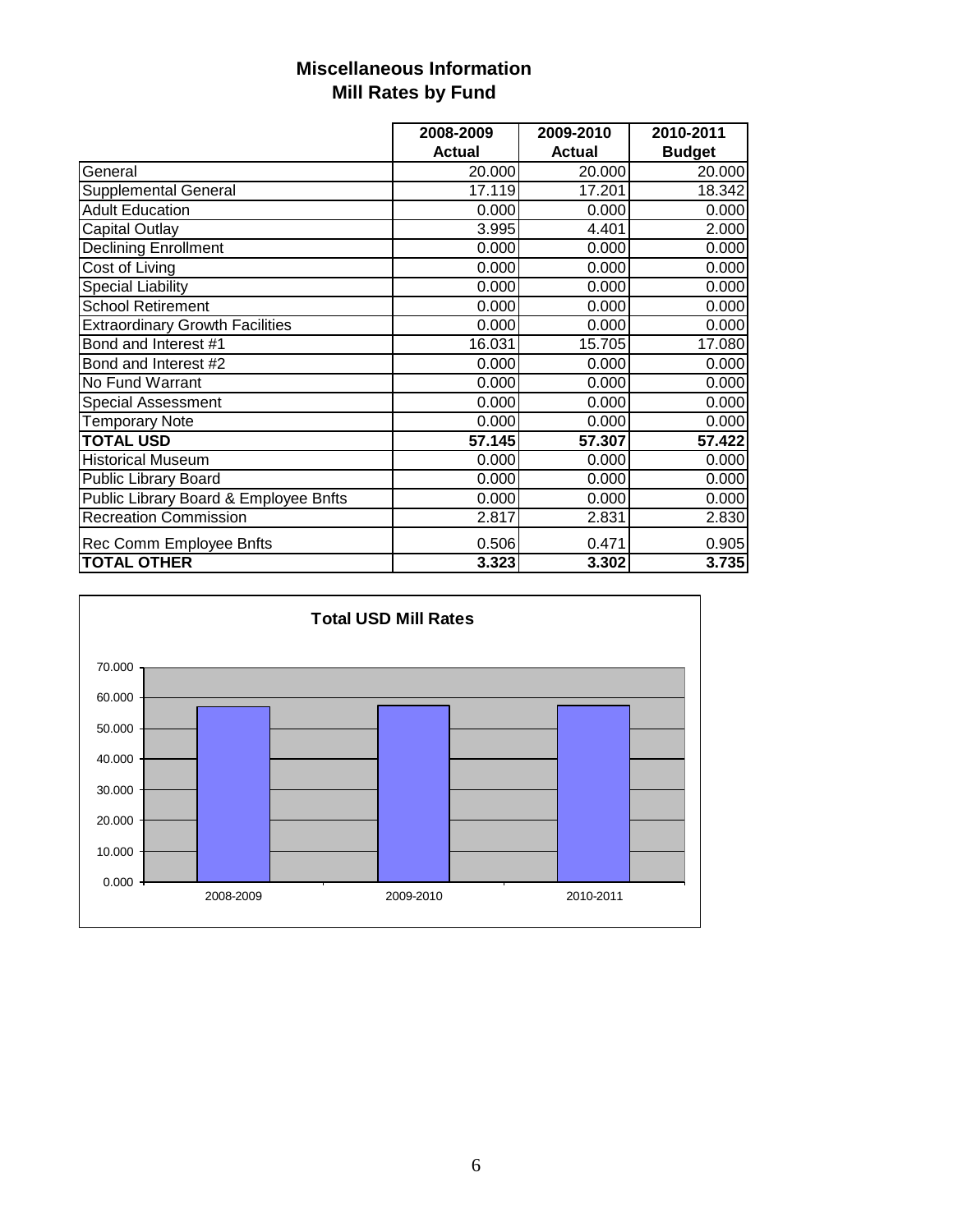### **Other Information**

|                            | 2008-2009<br><b>Actual</b> | 2009-2010<br><b>Actual</b> | 2010-2011<br><b>Budget</b> |
|----------------------------|----------------------------|----------------------------|----------------------------|
| <b>Assessed Valuation</b>  | \$56,029,302               | \$57,694,088               | \$58,087,703               |
| <b>Bonded Indebtedness</b> | 29,949,000                 | 29,314,000                 | 31,354,274                 |



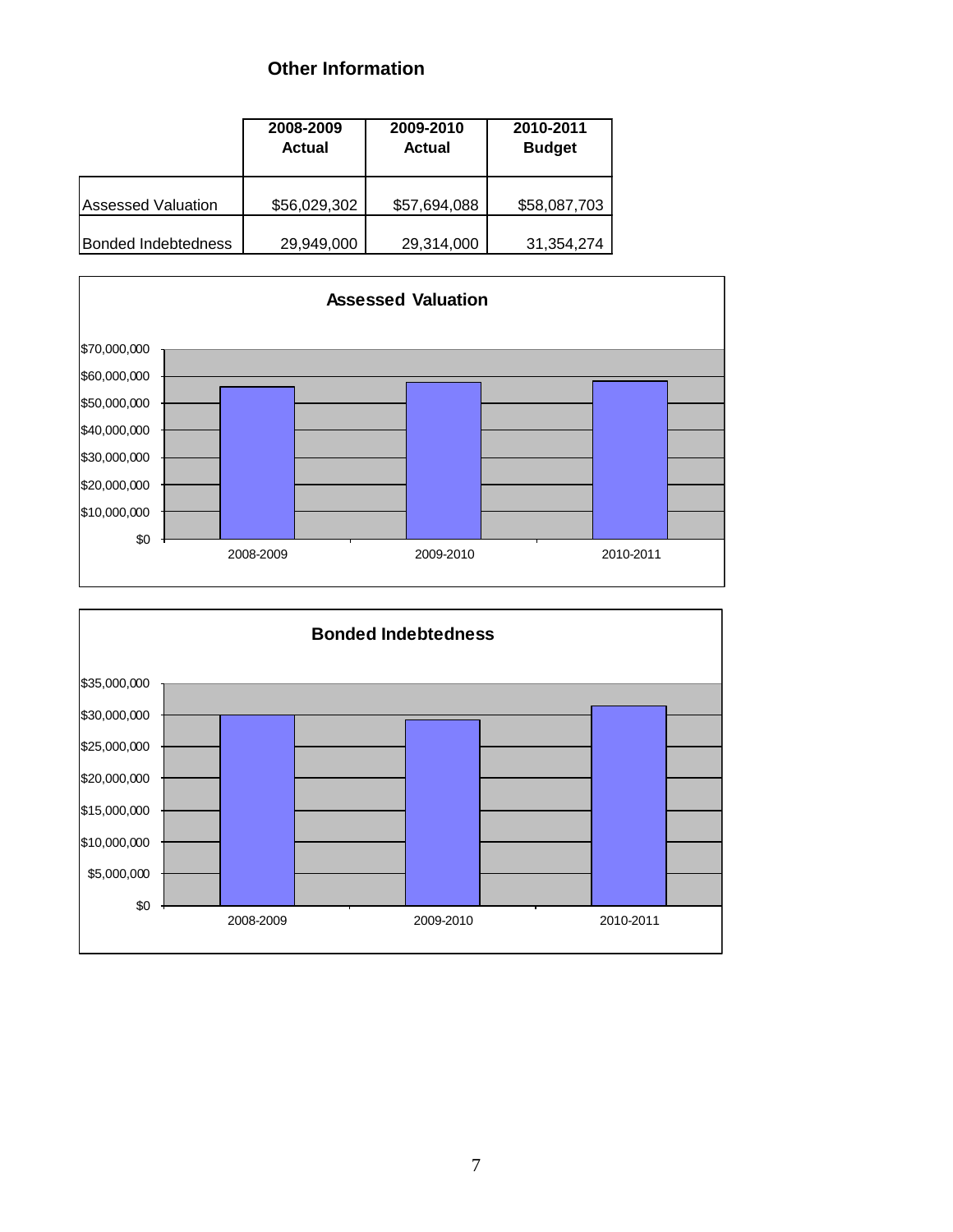#### USD# 394 AVERAGE SALARY

|                                             | 2008-09 Actual   |              |                    |         | 2009-10 Actual |                    | 2010-11 Contracted |              |                    |
|---------------------------------------------|------------------|--------------|--------------------|---------|----------------|--------------------|--------------------|--------------|--------------------|
|                                             | FTE              | Total Salarv | Average Salary     | FTE     | Total Salarv   | Average Salary     | FTE                | Total Salarv | Average Salary     |
| Administrators (Certified/Non-Certified     | 14.0             | 949.848      | 67.846             | 14.0    | 938.683        | 67.049             | 14.0               | 957.457      | 68,390             |
| Teachers (Full Time)                        | 105.0            | 5.252.166    | 50.021             | 99.0    | 4.863.831      | 49,130             | 96.0               | 4.810.775    | 50.112             |
| <b>Other Certified (Licensed) Personnel</b> | 8.0 <sub>l</sub> | 429.623      | 53.703             | 8.0     | 365.122        | 45.640             | 8.0 <sub>1</sub>   | 372.500      | 46,563             |
| <b>Classified Personnel</b>                 | 71.OI            | .783.054     | 25.113             | 69.0    | .756.037       | 25.450             | 67.0               | 1.730.000    | 25.821             |
| Substitutes/Temporary Help                  | <b>XXXXXXI</b>   |              | 124.043 XXXXXXXXXX | XXXXXXI |                | 137.988 XXXXXXXXXX | XXXXXX             |              | 131.000 XXXXXXXXXX |

#### **DEFINITIONS**

Administrators: \*Certified (Licensed) - Superintendent; Assistant Superintendent; Administrative Assistants; Principals; Assistant Principals; Directors/Supervisors Special Education; Directors/Supervisors of Health; Directors/Supervisors of VocEd; Instructional Coordinators/Supervisors; All Other Directors/Supervisors.

> \*\* Non-Certified - Assistant Superintendents; Business Managers; Business Services (Directors/Coordinators/Supervisors); Food Service (Directors/Coordinators/Supervisors); Transportation (Directors/Coordinators/Supervisors); Custodial Maintenance (Directors/Coordinators/Supervisors); Other (Directors/Coordinators/Supervisors).

Teachers (Full Time Only): \*Practical Arts/Vocational Teachers; Special Education Teachers; Prekindergarten Teachers; Kindergarten Teachers; Reading Specialists/Teachers; All Other Teachers.

Other Certified (Licensed) Personnel: Part-Time Teachers; Library Media Specialists; School Counselors; Clinical or School Psychologists; Speech Pathologists; Audiologists; Nurses (RN); Social Workers.

> Classified Personnel: \*\*Attendance Services Staff; Library Media Aides; Security Officers; Regular Education Teacher Aides; Secretarial/Clerical; Special Education Paraprofessionals; Nurses (LPN); Food Service Workers; Custodians, Bus Drivers.

Substitutes/Temporary: \*\*Substitute Teachers, Coaching Assistants and other short term temporary help.

Total Salary: Report total salary including employee reduction plans\*\*\*, supplemental and extra pay for summer school, and board paid fringe benefits (employer paid)\*\*\*\*

\*FTE for Certified Administrators, Teachers and Other Certified (Licensed) Personnel is defined by the local school board. *Generally* FTE for teachers with a 9-10 month contract should be reported as 1.0; FTE for Principals with a 10-12 month contract should be reported as 1.0; FTE for Superintendents with a 12 month contract should be reported as 1.0.

\*\*FTE of 1.0 for Non-Certified Administrators, Classified Personnel and Substitutes/Temporary should be based upon 2,080 hours.

\*\*\*Employee reduction plans include benefits received by employees under a Section 125 Salary Reduction Agreement. Does not include social security, workers' compensation, and unemployment insurance.

\*\*\*\*Board paid fringe benefits (employer paid) include group life, group health, disability income, accidental death and dismemberment, and hospital surgical, and/or medical expense insurance. Does not include social security, workers' compensation, and unemployment insurance.